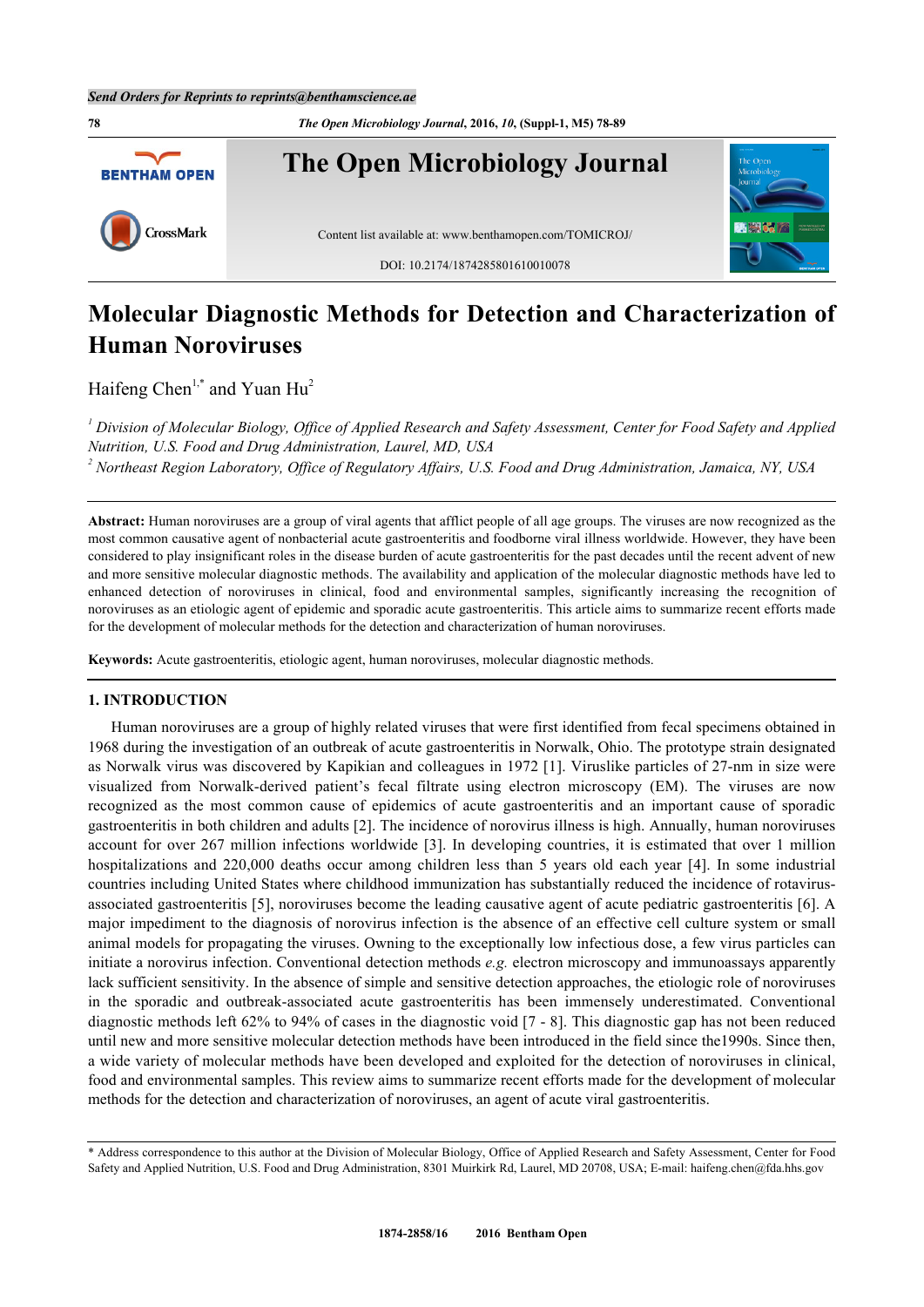# **2. GENOME ORGANIZATION AND CLASSIFICATION**

Noroviruses are a group of highly related and extremely infectious, small round-structured, nonenverloped viruses with a positive-sense single-stranded RNA genome of approximately 7.6 kb in length. The viral RNA is covalently bonded to the viral protein genome (VPg) at the 5'end and contains a polyadenlated -A tail at the 3'end. The genomic viral RNA codes for three open reading frames (ORFs), designated ORF1, ORF2, and ORF3 (Fig.**1**). ORF1 is translated as a 194-kDa polyprotein that is cleaved by the virus cysteine protease into 6 nonstructural proteins including p48, nucleoside triphosphatase (NTPase), p22, VPg, Protease (Pro) and RNA-dependent RNA polymerase (Pol). ORF2 encodes a 60-kDa major viral capsid protein (VP1), a structural protein involving virus replication. ORF3 encodes a 23 kDa structural minor capsid protein (VP2) interacting with the viral RNA when the virion formation occurs [\[9](#page-6-8)].

<span id="page-1-0"></span>

**Fig. (1).** Schematic of human norovirus genome organization. The viral genome is composed of a single-stranded, positive-sense RNA, ~7.6 kb in length and is divided into three open reading frames (ORFs) designated ORF1, ORF2, and ORF3. ORF1 encodes 6 nonstructural (NS) proteins including an NTPase, 3C-like protease, and RNA-dependent RNA polymerase (Pol). ORF2 and ORF3 encode major structural capsid protein 1 (VP1) and minor capsid protein 2 (VP2), respectively. Nucleotide position numbering refers to the Norwalk virus genomic sequence (GenBank accession no. NC001959).

Noroviruses belong to highly antigenically and genetically diverse genus *Norovirus* in the family *Caliciviridae*, which also includes *Sapovirus, Lagovirus, and Vesivurs as well as Nebovirus* [[10\]](#page-6-9). Historically, antigenic classification of noroviruses was determined on the basis of cross-challenge studies in volunteers and cross reactivity analysis by solid-phase IEM [[1,](#page-6-0) [11](#page-6-10) - [13\]](#page-6-11). These studies demonstrated that considerable antigenic diversity among norovirus strains has been observed. However, due to the cross-reactivity of the antibodies, the antigenic classification schemes displayed limited accuracy and reproducibility [\[14\]](#page-6-12). It is thought that these limitations were mainly linked to the cross-reactive antibody responses observed in individuals [[15,](#page-6-13) [16\]](#page-6-14).

Because of the absence of *in vitro* cell culture system for the replication of human noroviruses, direct serotyping of the viruses using a conventional neutralization test has been severely hampered [\[17\]](#page-7-0). Genetic classification of the viruses was defined only from 1990 after the successful cloning of the Norwalk virus genome [[18\]](#page-7-1). Since then, genomic sequencing of the amplicon derived from reverse transcription polymerase chain reaction (RT-PCR) and subsequent phylogenetic analysis have become the principle means for characterizing the viruses and understanding the genetic relatedness of virus strains [\[18](#page-7-1), [19,](#page-7-2) [14\]](#page-6-12). Based on the complete sequence of capsid protein, noroviruses are genetically classified into at least 5 genogroups (GI-GV) [[20\]](#page-7-3), with viruses within genogroup I, II, and IV associated with human gastroenteritis. Genogroup III and V have been identified in cows and mice, respectively. Virus variants consisting of canine norovirus were recently discovered [[21,](#page-7-4) [22](#page-7-5)]. GI and GII contain the majority of norovirus strains and present the greatest genetic diversity. They can be further classified into around 31 genotypes, with 9 genotypes in GI and 22 in GII, respectively [[20](#page-7-3), [23\]](#page-7-6). Prototype Norwalk virus was assigned as genogroup I, genotype 1 (GI.1). The presence of the extensive variability of norovirus strains is resulted from both accumulation of point mutations related to errorprone RNA replication and recombination between related viruses [[24,](#page-7-7) [25](#page-7-8)]. Of all the human norovirus strains, GII.4 has become the predominant strains causing the most outbreaks and sporadic gastrointestinal disease in the United States and worldwide despite the great diversity of noroviruses [\[2](#page-6-1), [26](#page-7-9)].

# **3. TRANSMISSION OF NOROVIRUSES AND THEIR GENOTYPES**

Noroviruses are recognized the cause of person-to-person transmission of acute gastroenteritis in a broad breadth of healthcare settings *e.g.* hospitals, nursing homes, and community settings *e.g.* schools, day-care centers, cruise ships, and restaurants. Transmission most often occurs *via* the fecal-oral route, by person-to-person contact, by consuming foods contaminated at the source through environmental contamination or prepared by infected food handlers, by exposure to aerosolization of the virus and subsequent contamination of surfaces. Of all, person-to-person contact is the most common route, accounting for 83.7% of all reported outbreaks in the United States from 2009 to 2013 while foodborne transmission was 16.1% [[27\]](#page-7-10). GII.4 was considered to be more frequently associated with person-to-person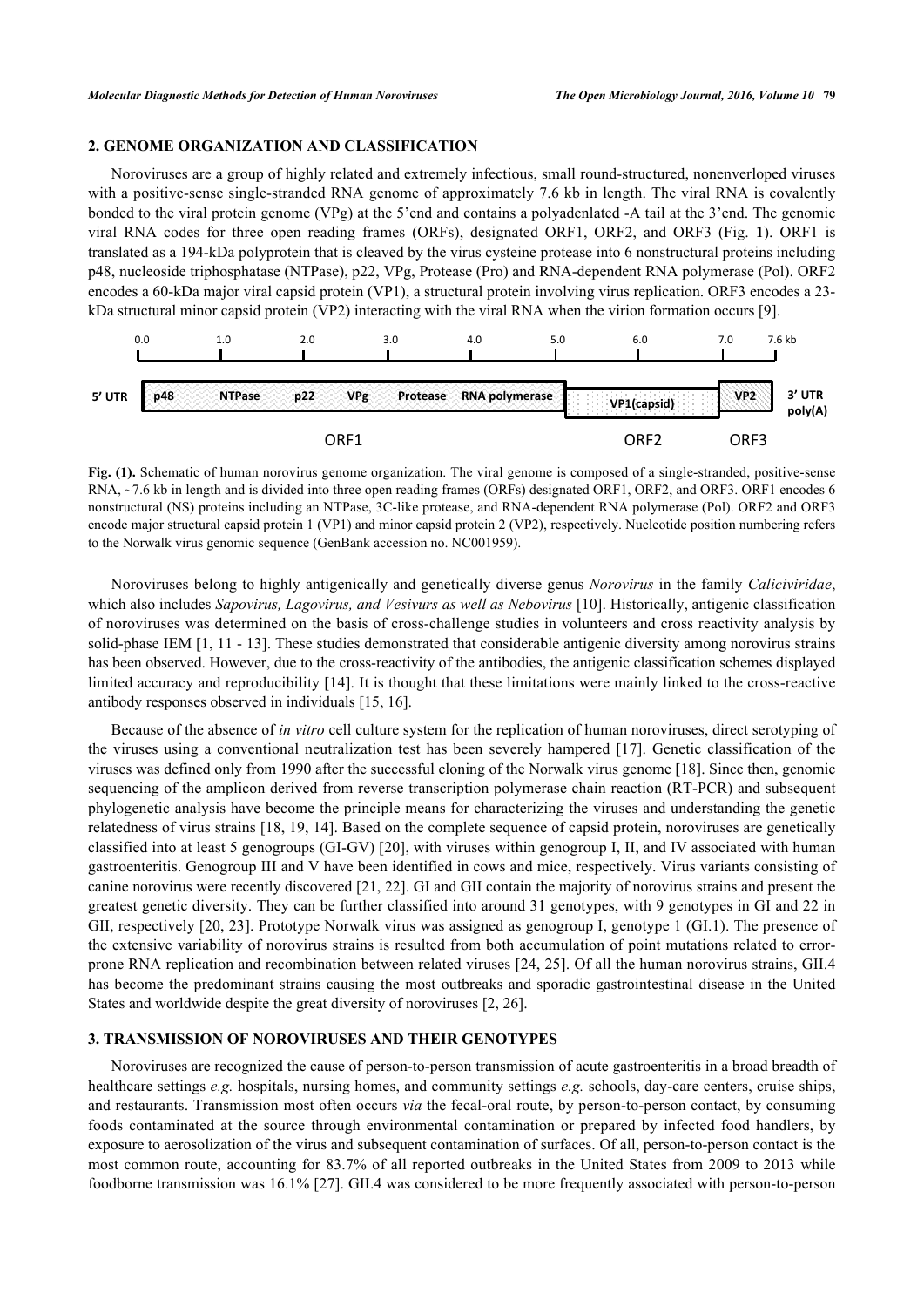transmission while GII.12 and GI.7 were likely associated with foodborne illness [[27\]](#page-7-10). Globally, approximately 14% of all norovirus outbreaks are attributed to food with 37% of outbreaks caused by mixtures of GII.4 and other viruses, 10% by GII.4, and 27% by all other single genotypes [\[28](#page-7-11)].

## **4. MOLECULAR DIAGNOSTIC TESTS**

Electron microscopy (EM) was initially utilized for direct detecting norovirus particles with 27 nm in diameter from fecal specimens. However, it is not a high throughput assay that can be practically deployed in epidemiological or clinical studies because of insufficiently distinctive surface morphology of the viruses, and low assay sensitivity  $(10^{6-7}$ virus particles per gram stool) as well as requirement for costly instrument and well trained microscopist [\[29\]](#page-7-12). Immunoassay-based detection represents a substantial advance for norovirus diagnostics. However, norovirus immunoassay testing has demonstrated poor sensitivity when applied on clinical specimens [\[30\]](#page-7-13). Due to the lack of rapid and sensitive tests, considerable amounts of outbreaks of nonbacterial gastroenteritis went undected and were mistakenly thought to have unknown etiologic agent. Noroviruses have been considered to play an insignificant role in sporadic and outbreak-associated acute gastroenteritis [[7,](#page-6-6) [31](#page-7-14)]. The successful cloning and sequencing of Norwalk and Southampton agents led to breakthrough in understanding the molecular biology of noroviruses and paved the path to the development of more molecular-oriented detection methods [\[18,](#page-7-1) [32](#page-7-15)]. The availability and application of more sensitive molecular approaches has rapidly changed our understanding of norovirus disease. Fig. (**[2](#page-2-0)**) depicts some of the noteworthy changes in the detection of human noroviruses since 1972. The introduction of RT-PCR in 1992 marked the beginning of molecular diagnostics of noroviruses [\[33](#page-7-16)].

<span id="page-2-0"></span>

**Fig. (2).** Advances in detection of human noroviruses since 1972.

EM/IEM: electron microscopy/immune EM, RIA: radioimmunoassay, EIA: enzyme immunoassay, RT-qPCR: real-time quantitative reverse transcription polymerase chain reaction, NGS: next-generation sequencing

\*EIA for antigen detection

## **4.1. Detection - Monoplex Reverse Transcription RT-PCR and Isothermal Amplification**

# *4.1.1. Standard RT-PCR*

Viral RNA extracted from clinical samples *e.g.* stools, vomitus and serum is transcribed to complementary DNA (cDNA) in the presence of reverse transcriptase using either random primers or norovirus specific primers. The resulting cDNA then can be amplified by DNA polymerase using norovirus specific primers. Primer design plays a critical role in the sensitivity and specificity of RT-PCR assays. The selection of inappropriate primers may result in false-negative consequence, making the diagnosis void. Given the genetic diversity of noroviruses, regions within the viral genome with the highest degree of conservation among strains are targeted for primer selection for RT-PCR amplification. Early conventional RT-PCR assays utilized a number of primers mainly selected from the highly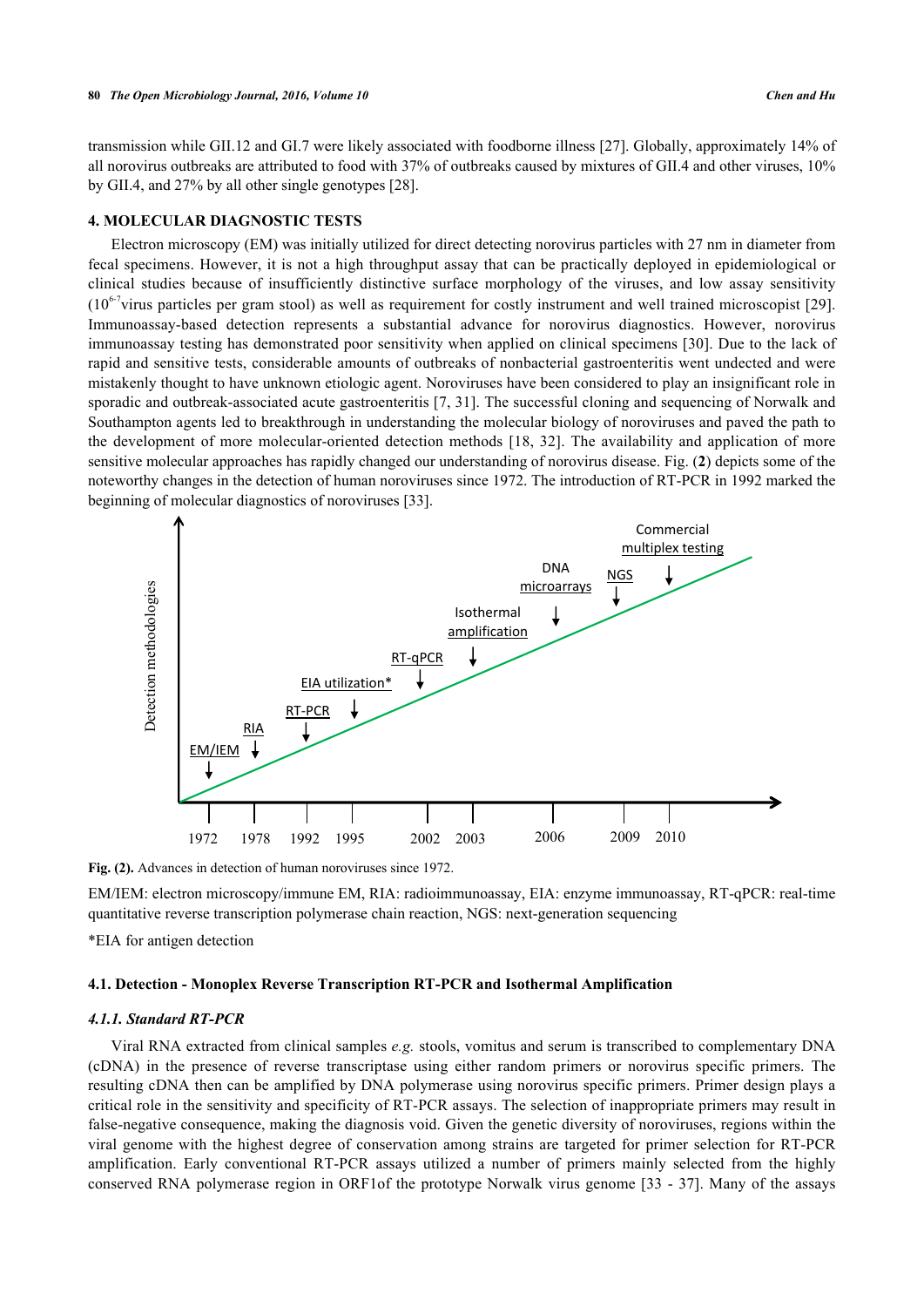employing the primers resulted in an unexpectedly low detection rate of EM-positive clinical specimens owing to the wild genetic diversity among virus strains. In order to resolve this diagnostic problem, a number of efforts have been made to design broadly reactive primers for the RT-PCR assays with the availability of accumulating sequence information of noroviruses strains [[38](#page-8-1) - [41](#page-8-2)]. The new design of the primers in the studies was still primarily based on the RNA polymerase region, but they significantly improved the assay sensitivity and specificity *via* southern hybridizations and DNA sequencing.

Although the polymerase region has been favored to amplify noroviruses, the great genetic diversity of the viruses has still made it difficult to detect all the strains using the primers chosen from the region. It was reported that viruses within the same genogroup displayed only 60.8% - 63.3% nucleotide and 67.3% - 69.1% amino acid identity [[42\]](#page-8-3). To attain additional sequence information that might be useful in identifying other unique strains, primers designated to amplify other regions of the viral genome *e.g.* capsid protein region have been evaluated [[34](#page-7-17), [43](#page-8-4) - [49\]](#page-8-5). The capsid region sequence represents the most variable part of the viral genome. Variation rates among strains of the same genogroup range from 45% to 61% and within genotypes at a rate of 14 - 44% [[20\]](#page-7-3). In general, highly conserved RNA polymerase sequences are more broadly reactive for norovirus detection than capsid sequences due to lower genetic diversity in that region, but such sequences become problematic for phylogenic classification that cannot correctly separate some strains into proper clusters due to limited sequence variations [\[47](#page-8-6)].

#### *4.1.2. Nested or Semi-Nested RT-PCR*

Nested or semi-nested RT-PCR assays have also been developed to increase the sensitivity and specificity for the detection of norovirus strains in GI and GII [[43](#page-8-4)[, 50](#page-8-7) - [55](#page-8-8)]. This approach used two successive runs of PCR employing one (semi-nested) or both (nested) primers in the second round amplification targeting the RNA polymerase or capsid region. This strategy has been reported to achieve at least as sensitive as RT-PCR when used in combination with southern hybridization [[54\]](#page-8-9), or 10 to 1000-time more sensitive than single round RT-PCR [[51\]](#page-8-10).

#### *4.1.3. Isothermal Amplification*

Isothermal amplification is sensitive and convenient in amplifying DNA targets, and can be integrated with a RT step for RNA viruses. Isothermal amplification methods such as nucleic acid sequence-based amplification (NASBA) [\[56](#page-8-11) - [60\]](#page-9-0) and RT loop-mediated isothermal amplification (RT-LAMP) [[61](#page-9-1) - [63](#page-9-2)] have been developed for norovirus detection. NASBA attained similar analytical detection limits to that of real-time TaqMan RT-PCR assay but provided less consistent signals [\[59\]](#page-9-3). Compared to routine RT-PCR, the clinical sensitivity and specificity of the RT-LAMP assay were 100 and 94% for GI as well as 100 and 100% for GII, respectively, by analyzing a total of 91 fecal specimens [\[61](#page-9-1)].

#### **4.2. Quantification/Monitoring - RT-qPCR**

Compared to standard RT-PCR in which the product of the reaction is detected at its endpoint, the key feature of real-time quantitative RT-PCR (RT-qPCR) is that the amplicon is detected by continuous measurement of the PCR product as the reaction progresses. This feature eliminates the need for post-amplification processing *e.g.* agarose gel visualization. Moreover, quantitative determination of target nucleic acid is possible in RT-qPCR assays, although it is not generally used in diagnostics. RT-qPCR commonly utilizes two methods for the detection of noroviruses: 1) nonspecific fluorescent dyes *e.g.*, SYBR green that intercalate with any double-stranded DNA [[64](#page-9-4) - [67\]](#page-9-5); and 2) sequencespecific oligonucleotide probes including TaqMan and hybridization probes that are labelled with a fluorescent reporter that enables detection only after specific binding of the probe with its complementary sequence [[68](#page-9-6) - [79\]](#page-10-0). SYBR green assay is less costly and simpler than TaqMan assay in its design and manipulation. Direct comparison between SYBR green and TaqMan assay on the detection of noroviruses has not been evaluated. No significant difference between them in terms of specificity, sensitivity and quantitativity in the detection of other pathogen was observed [[80](#page-10-1)]. While the relative conserved viral polymerase region was still favored as the amplification target in many real-time qPCR assays, a GI and GII ORF1-ORF2 junction region, which has been shown the highest sequence similarity across the viral genome, was firstly targeted for the design of primers and TaqMan probes in a norovirus detection assay described by Kageyama and colleagues [[68\]](#page-9-6). Their assay showed a better detection rate in 80 (99%) of 81 stool samples than conventional RT-PCR assays that detected 77% for the polymerase and 83% for the capsid N/S region, respectively, in the same panel of stool specimens. In addition to two-step assays, RT-qPCR also can be performed in one-step format for simultaneous detection and genotyping of noroviruses[[69](#page-9-7), [70,](#page-9-8) [75](#page-9-9)]. One-step RT-qPCR that combines reverse transcription and cDNA amplification into a single reaction decreases the risk of carryover contamination and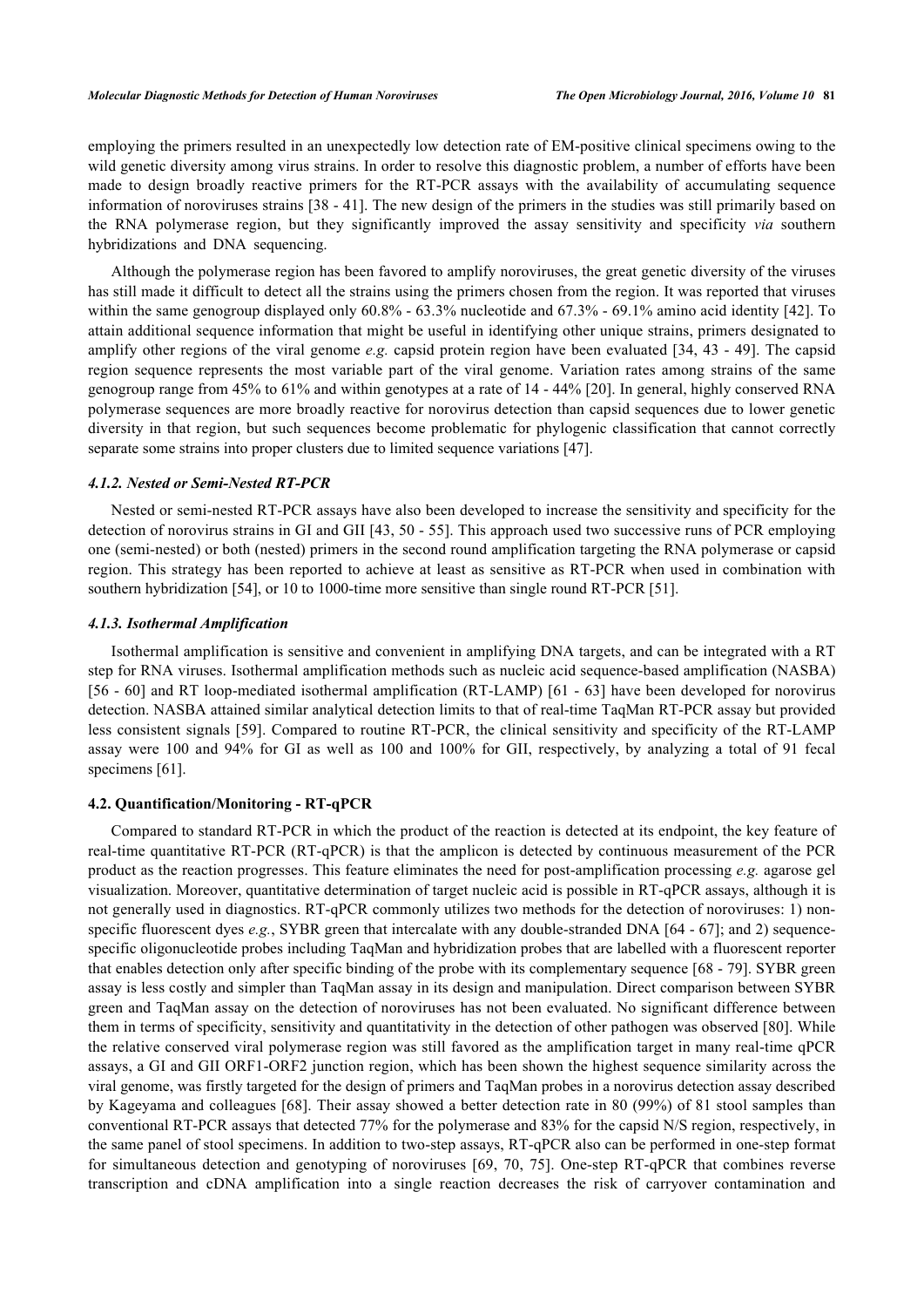experimental variation since both reactions take place in the same tube, but its following disadvantages are evident: difficult to optimize the two reactions separately; detection of fewer targets per sample; and likely less sensitive than two-step assay since the reaction conditions are a compromise between the two combined reactions. Overall, with improved specificity and sensitivity, and capability of viral load quantitation, RT-qPCR has now been widely used as a reference laboratory approach for detecting norovirus in fecal specimens, water and food [[2](#page-6-1)]. However, its multiplex application which has been limited by the availability of fluorescent reporter dyes is a remained issue.

# **4.3. Differentiation/Genotyping - Multiplex Testing, DNA Microarrays, and NGS**

# *4.3.1. Multiplex Testing*

Noroviruses, along with other gastrointestinal pathogens, can be detected using multiplex molecular diagnostic technologies. Multiplex molecular technologies offer rapid and simultaneous detection of multiple nucleic acids in high throughput format within a single reaction, greatly cutting down time, labor and cost associated with single reaction detection technologies. Recently, several multiplex nucleic acid approaches such as BioFire FilmArray Gastrointestinal (GI) Panel (Salt Lake City, UT), Luminex xTAG Gastrointestinal Pathogen Panel (GPP) (Toronto, Canada) and Nanosphere Verigene Enteric Pathogens (EP) Test (Northbrook, IL) for the detection of pathogenic enteric pathogens including noroviruses received clearance from U.S. Food and Drug Administration (Table **[1](#page-4-0)**). FilmArray GI Panel is designed to detect 22 bacterial, parasitic and viral agents, including norovirus GI/GII. This device can extract and purify all nucleic acids from the samples, and performs a single, large volume, massively multiplex (RT) PCR reaction followed by individual singleplex second-round PCR reactions to detect the first round amplified products. Buss [[81](#page-10-2)] reported 94.5% (52/55) clinical sensitivity and 98.8% (1483/1501) specificity of norovirus detection in the performance evaluation of FilmArray GI Panel by testing a total of 1,556 stool specimens comparing to the results obatained by polymerase-capsid junction PCR. Khare [\[82](#page-10-3)] also demonstrated high (> 90%) sensitivity and specificity for norovirus GI/GII in their study using FilmArray GI Panel. In contrast to FilmArray GI Panel, xTAG GPP requires separate extraction and purification of sample nucleic acid prior to amplification and detection. This approach utilizes multiplex RT-PCR using target-specific TAGed primers and biotinylated primers followed by bead hybridization and detection. xTAG GPP is capable to simultaneously detect 3 viral agents including norovirus GI/GII, 9 bacterial, and 3 parasitic pathogens responsible for infectious diarrhea. Clinical performance characteristics of norovirus GI/GII in the xTAG GPP assay has been evaluated in several studies [\[83](#page-10-4) - [87\]](#page-10-5). In these evaluation studies, it demonstrated that the multiplex nucleic acid assays offer an advantage to identify high percentage of mixed viral-bacterial infections in the clinical specimens. Noroviruses were among the most frequently detected pathogens in mixed infections [\[81,](#page-10-2) [82](#page-10-3), [87](#page-10-5)]. As the clinical implication of the viruses and bacteria involved in mixed gastroenteritis infections is not well understood, it creates a challenge for the data interpretation to identify the etiologic role of noroviruses during the course of the gastrointestinal disease.

| Company                       | <b>Platform</b>    | Method                                                      | Turnaround Time (h) FDA Cleared |           |  |
|-------------------------------|--------------------|-------------------------------------------------------------|---------------------------------|-----------|--|
| <b>Biofire Diagnostics</b>    | FilmArray GI Panel | Nested RT-PCR                                               | 22                              | 1-2       |  |
| Luminex                       | xTAG GPP           | $RT-PCR + Bead hybridization$                               |                                 | $\sim$    |  |
| Nanosphere                    | Verigene EP        | $RT-PCR + nanoparticle hybridization$                       |                                 | $\sim$    |  |
| Seegene                       |                    | Seeplex Diarrhea-V ACE   RT-PCR + capillary electrophoresis |                                 | $\sim$ 10 |  |
| <b>Fast-Track Diagnostics</b> | FTD Viral GE       | Real-time RT-PCR                                            |                                 | $\sim$ h  |  |

<span id="page-4-0"></span>

|  |  |  | Table 1. Commercial multiplex testing to detect human noroviruses along with other enteric pathogens. |
|--|--|--|-------------------------------------------------------------------------------------------------------|
|  |  |  |                                                                                                       |

Verigene EP Test is an automated, multiplexed molecular diagnostics that uses PCR followed by hybridization to gold nanoparticles to detect specific gastrointestinal microbial nucleic acid genes associated with 7 pathogenic bacteria and viruses including *Campylobacter* group, *Samonella* sepcies, *Shigella* species, *Vibrio* group, *Yersinia enterocolitica*, Norovirus GI/GII and Rotavirus A. Of the three multiplex devices, FilmArray and EP Test are sample-to-result systems offering 1-2 h turnaround time, with minimal hands-on time, while  $xTAG GPP$  requires  $\sim$  5 h with exclusion of sample processing. Despite the longer turnaround time, xTAG GPP can analyze up to 96 samples in an 8-h shift while FilmArray can only process 1 sample at a time. Vitally, xTAG GPP is an open system in which the amplicons need to be handled, there poses an increased likelihood of cross contamination.

In addition to the three FDA-cleared multiplex approaches, Seeplex Diarrhea-V ACE (Seegene, South Korea) and FTD viral GE (Fast-Track Diagnostics, Luxembourg) are other two commercial systems to detect multiple enteric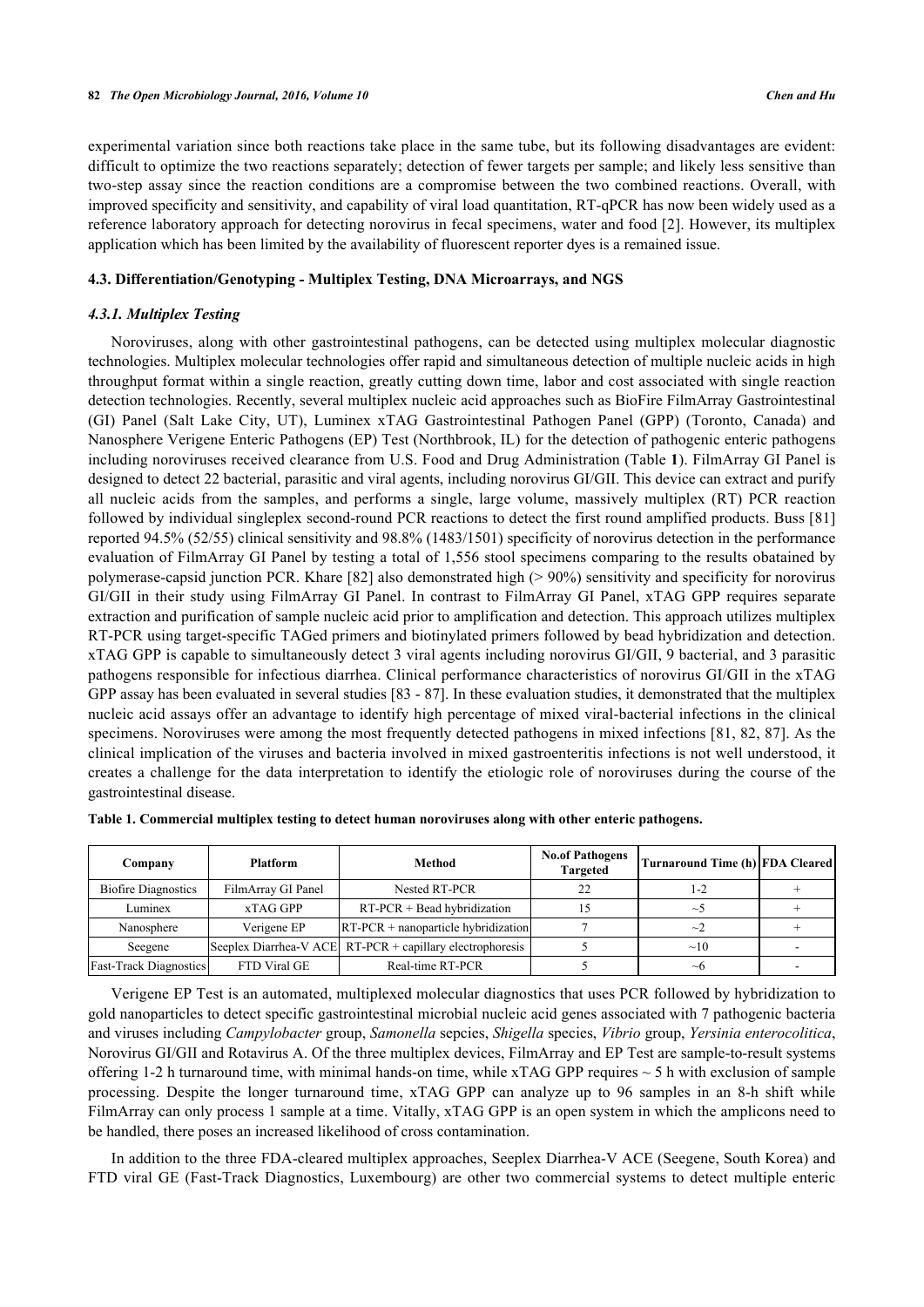viruses. Seeplex Diarrhea-V ACE is a multiplex RT-PCR system that detects 5 diarrheal pathogens including noroviruses GI/GII[[88](#page-10-6)]. FTD viral GE is a two-tube test system using multiplex real-time PCR for detection of norovirus GI, GII, astrovirus, rotavirus, adenovirus and sapovirus. Liu and colleagues [[89\]](#page-10-7) developed a TaqMan Array Card-based method (Life Technologies, Grand Island, NY), a 384-well singleplex real-time PCR format, for simultaneous detection of 19 enteropathogens. The TaqMan Array card showed 100% (31/31) clinical sensitivity and 96.2% (75/78) specificity for norovirus GII, compared to laboratory-developed PCR-Luminex assay.

Luminex xMAP is an alternative multiplex PCR method for detection of multiple viral pathogens. Liu[[90](#page-10-8)] developed a Luminex xMAP-based assay for simultaneous detection of seven enteric viruses associated with acute gastroenteritis, yielding 86.67% sensitivity and 100% specificity in the detection of noroviruses (GI/GII) from clinical fecal specimens when compared with RT-PCR. The study by Hamza [[91\]](#page-10-9) revealed the multiplex xMAP assay could simultaneously detect multiple human enteric viruses including noroviruses from environmental water samples.

#### *4.3.2. DNA Microarrays*

DNA microarrays have been used for simultaneous detection and genotyping noroviruses as well as other enteric viruses in previous studies [[92](#page-10-10) - [96](#page-11-0)]. In these reports, RT-PCR with virus-specific primers has been used to amplify the target nucleic acids prior to microarray hybridization, making them still limited in use due to the substantial genetic diversity of the viruses. We recently reported a novel sequence-independent linear RNA amplification of minute amounts of RNA for microarray-based simultaneous detection and identification of multiple enteric viruses including a GII norovirus[[97\]](#page-11-1). This method offered increased microarray detection accuracy over conventional T7 *in vitro* transcription amplification. Further evaluation of this system in a small-scale study indicated that various genotypes of noroviruses (GI/GII) were detected in clinical specimens, showing 100% concordance at genogroup level and 85% at genotype level with regard to RT-PCR and DNA sequencing [\[98](#page-11-2)]. In addition to discerning genotypic information on noroviruses, this platform allowed the detection of co-infection with more than one viral pathogens present in the same sample. The use of this platform does not require PCR amplification and may circumvent the primer selection problem resulting from PCR steps owning to the great genetic diversity of the viruses; yet provides a sufficient level of sensitivity. Microarray detection of random PCR amplified nucleic acids from a range of gastrointestinal viruses including Norwalk virus was recently described [\[99](#page-11-3)]. DNA microarrays have proven an important means for discovery in numerous studies. But, given the limitations such as cost, sensitivity, validation, and data interpretation/ management, DNA microarrays are not currently implemented in clinical microbiology laboratories or epidemiological investigations for the study of norovirus infections /outbreaks.

#### *4.3.3. Next-Generation Sequencing (NGS)*

Large amounts of sequence diversity have been observed across ORF2 in norovirus genome. For reliable genotyping of the virus strains, a sequence determination of the complete major capsid region is recommended [\[20\]](#page-7-3). More recently, a dual-nomenclature scheme using both ORF1 and ORF2 sequences has been proposed [\[23](#page-7-6)] as intergenotype recombination in the ORF1/ORF2 is common. However, partial nucleotide sequences of ORF1 or ORF2 of the virus genome are also used for genotyping the viruses since sequencing of the full major capsid region is not a routine practice with traditional sequencing approaches. Recent development of high-throughput next-generation sequencing (NGS) technology has the potential to revolutionize our ability to nucleic acid sequencing, providing an unprecedented way to rapidly and deeply sequence the genomes of known or unknown microbial organisms. Utilization of NGS technology for the discovery and characterization of noroviruses have been described in a number of studies [\[100](#page-11-4) - [103](#page-11-5)]. In addition to virus detection and typing in epidemiology investigations, NGS has been applied for norovirus evolution studies to characterize viral communities and dynamics [\[104](#page-11-6), [105\]](#page-11-7). NGS has opened new avenues for virus research and diagnostic applications. It is envisaged that the development of NGS in will bring new and more understandings of the molecular virology of norovirus that leads to major diagnosis advances.

#### **CONCLUSION**

Human noroviruses are regarded as the single major cause of acute non-bacterial gastroenteritis and foodborne viral illness worldwide but they cannot be cultivated *in vitro*, and there are no common laboratory animals available for efficient propagation of the viruses. Over the past decades, noroviruses have avoided public attention for being difficult to detect. Recent molecular methods have made the detection, identification and characterization of noroviruses more sensitive and more accurate than before, and have brought new insights into the etiologies of acute gastroenteritis, but the rapid revolution and widespread reported emergence of novel strains of the viruses create an ongoing challenge to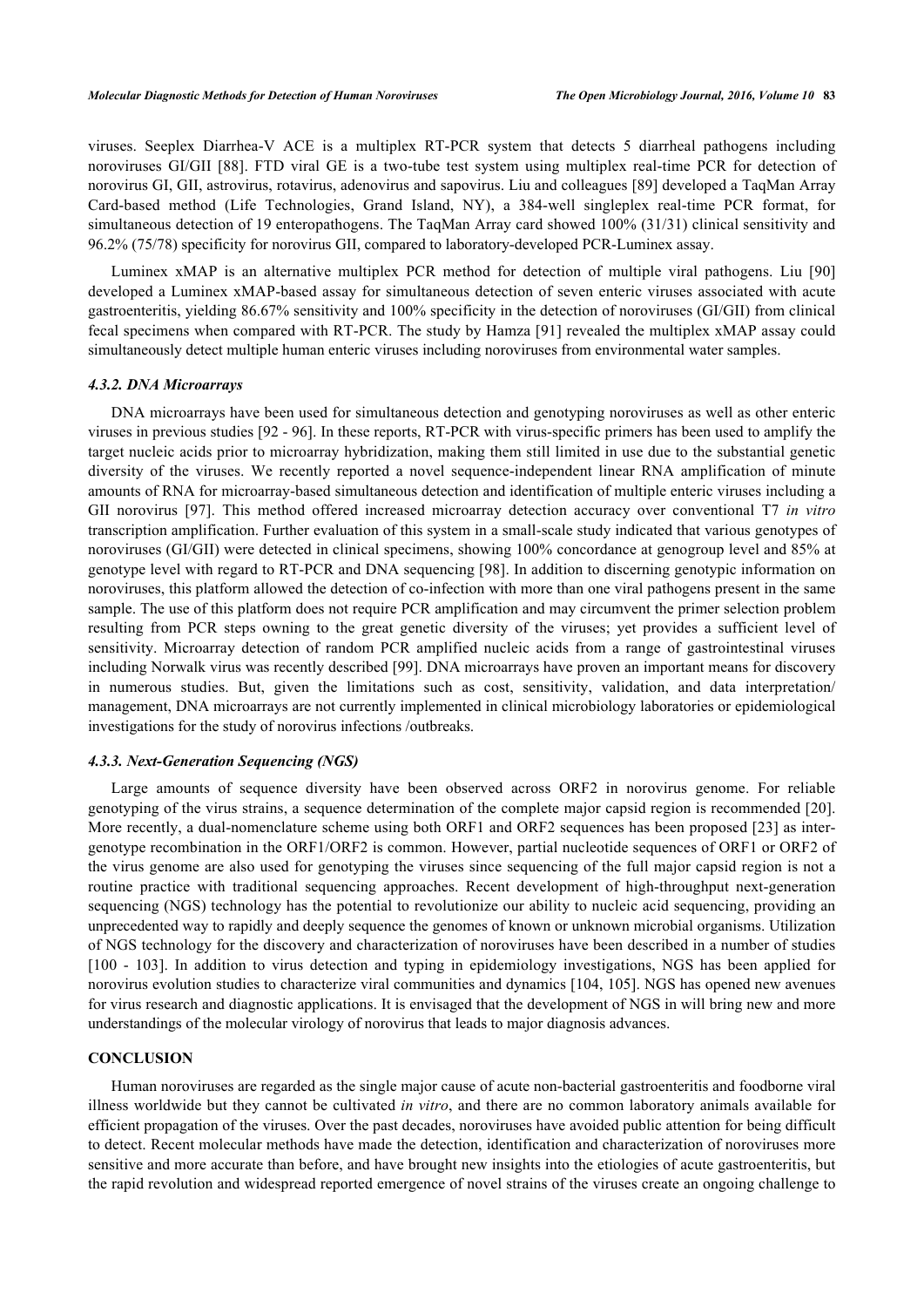the use of molecular techniques to detect the viruses [\[106](#page-11-8)]. In addition, given the role that noroviruses play in foodborne and waterborne diseases, research needs to be targeted toward further development, and simplification of these new methods to ensure their broadest applications not only in clinical but also in food and environmental settings.

#### **CONFLICT OF INTEREST**

The authors confirm that this article content has no conflict of interest.

# **ACKNOWLEDGEMENTS**

The authors thank Michael Kulka for reading the manuscript. The views and opinions expressed here do not necessarily represent the official view of the FDA.

## **REFERENCES**

- <span id="page-6-0"></span>[1] Kapikian AZ, Wyatt RG, Dolin R, Thornhill TS, Kalica AR, Chanock RM. Visualization by immune electron microscopy of a 27-nm particle associated with acute infectious nonbacterial gastroenteritis. J Virol 1972; 10(5): 1075-81. [PMID: [4117963\]](http://www.ncbi.nlm.nih.gov/pubmed/4117963)
- <span id="page-6-1"></span>[2] Glass RI, Parashar UD, Estes MK. Norovirus gastroenteritis. N Engl J Med 2009; 361(18): 1776-85. [\[http://dx.doi.org/10.1056/NEJMra0804575\]](http://dx.doi.org/10.1056/NEJMra0804575) [PMID: [19864676](http://www.ncbi.nlm.nih.gov/pubmed/19864676)]
- <span id="page-6-2"></span>[3] Noel JS, Fankhauser RL, Ando T, Monroe SS, Glass RI. Identification of a distinct common strain of "Norwalk-like viruses" having a global distribution. J Infect Dis 1999; 179(6): 1334-44. [\[http://dx.doi.org/10.1086/314783\]](http://dx.doi.org/10.1086/314783) [PMID: [10228052](http://www.ncbi.nlm.nih.gov/pubmed/10228052)]
- <span id="page-6-3"></span>[4] Patel MM, Widdowson MA, Glass RI, Akazawa K, Vinjé J, Parashar UD. Systematic literature review of role of noroviruses in sporadic gastroenteritis. Emerg Infect Dis 2008; 14(8): 1224-31. [\[http://dx.doi.org/10.3201/eid1408.071114\]](http://dx.doi.org/10.3201/eid1408.071114) [PMID: [18680645](http://www.ncbi.nlm.nih.gov/pubmed/18680645)]
- <span id="page-6-4"></span>[5] Tate JE, Panozzo CA, Payne DC, *et al.* Decline and change in seasonality of US rotavirus activity after the introduction of rotavirus vaccine. Pediatrics 2009; 124(2): 465-71. [\[http://dx.doi.org/10.1542/peds.2008-3528](http://dx.doi.org/10.1542/peds.2008-3528)] [PMID: [19581260\]](http://www.ncbi.nlm.nih.gov/pubmed/19581260)
- 
- <span id="page-6-5"></span>[6] Payne DC, Vinjé J, Szilagyi PG, *et al.* Norovirus and medically attended gastroenteritis in U.S. children. N Engl J Med 2013; 368(12): 1121-30.

[\[http://dx.doi.org/10.1056/NEJMsa1206589](http://dx.doi.org/10.1056/NEJMsa1206589)] [PMID: [23514289\]](http://www.ncbi.nlm.nih.gov/pubmed/23514289)

- <span id="page-6-6"></span>[7] Bean NH, Griffin PM. Foodborne disease outbreaks in the United States, 1973–1987: pathogens, vehicles, and trends. J Food Prot 1990; 53: 804-17.
- <span id="page-6-7"></span>[8] Slutsker L, Ries AA, Greene KD, Wells JG, Hutwagner L, Griffin PM. Escherichia coli O157:H7 diarrhea in the United States: clinical and epidemiologic features. Ann Intern Med 1997; 126(7): 505-13. [\[http://dx.doi.org/10.7326/0003-4819-126-7-199704010-00002](http://dx.doi.org/10.7326/0003-4819-126-7-199704010-00002)] [PMID: [9092315\]](http://www.ncbi.nlm.nih.gov/pubmed/9092315)
- <span id="page-6-8"></span>[9] Thorne LG, Goodfellow IG. Norovirus gene expression and replication. J Gen Virol 2014; 95(Pt 2): 278-91. [\[http://dx.doi.org/10.1099/vir.0.059634-0](http://dx.doi.org/10.1099/vir.0.059634-0)] [PMID: [24243731\]](http://www.ncbi.nlm.nih.gov/pubmed/24243731)
- <span id="page-6-9"></span>[10] Clarke IN, Estes MK, Green KY, *et al.* Caliciviridae. In: King AM, Carstens EB, Lefkowitz EJ, Eds. Virus taxonomy: Classification and nomenclature of viruses: Ninth report of the international committee on taxonomy of viruses. San Diego: Elsevier 2012; pp. 977-86.
- <span id="page-6-10"></span>[11] Wyatt RG, Dolin R, Blacklow NR, *et al.* Comparison of three agents of acute infectious nonbacterial gastroenteritis by cross-challenge in volunteers. J Infect Dis 1974; 129(6): 709-14. [\[http://dx.doi.org/10.1093/infdis/129.6.709](http://dx.doi.org/10.1093/infdis/129.6.709)] [PMID: [4209723\]](http://www.ncbi.nlm.nih.gov/pubmed/4209723)
- [12] Okada S, Sekine S, Ando T, *et al.* Antigenic characterization of small, round-structured viruses by immune electron microscopy. J Clin Microbiol 1990; 28(6): 1244-8. [PMID: [2380353\]](http://www.ncbi.nlm.nih.gov/pubmed/2380353)
- <span id="page-6-11"></span>[13] Lewis D, Ando T, Humphrey CD, Monroe SS, Glass RI. Use of solid-phase immune electron microscopy for classification of Norwalk-like viruses into six antigenic groups from 10 outbreaks of gastroenteritis in the United States. J Clin Microbiol 1995; 33(2): 501-4. [PMID: [7714218\]](http://www.ncbi.nlm.nih.gov/pubmed/7714218)
- <span id="page-6-12"></span>[14] Ando T, Noel JS, Fankhauser RL. Genetic classification of "Norwalk-like viruses. J Infect Dis 2000; 181(Suppl. 2): S336-48. [\[http://dx.doi.org/10.1086/315589\]](http://dx.doi.org/10.1086/315589) [PMID: [10804147](http://www.ncbi.nlm.nih.gov/pubmed/10804147)]
- <span id="page-6-13"></span>[15] Madore HP, Treanor JJ, Buja R, Dolin R. Antigenic relatedness among the Norwalk-like agents by serum antibody rises. J Med Virol 1990; 32(2): 96-101. [\[http://dx.doi.org/10.1002/jmv.1890320206](http://dx.doi.org/10.1002/jmv.1890320206)] [PMID: [1704048\]](http://www.ncbi.nlm.nih.gov/pubmed/1704048)
- <span id="page-6-14"></span>[16] Treanor JJ, Jiang X, Madore HP, Estes MK. Subclass-specific serum antibody responses to recombinant Norwalk virus capsid antigen (rNV) in adults infected with Norwalk, Snow Mountain, or Hawaii virus. J Clin Microbiol 1993; 31(6): 1630-4. [PMID: [8391025\]](http://www.ncbi.nlm.nih.gov/pubmed/8391025)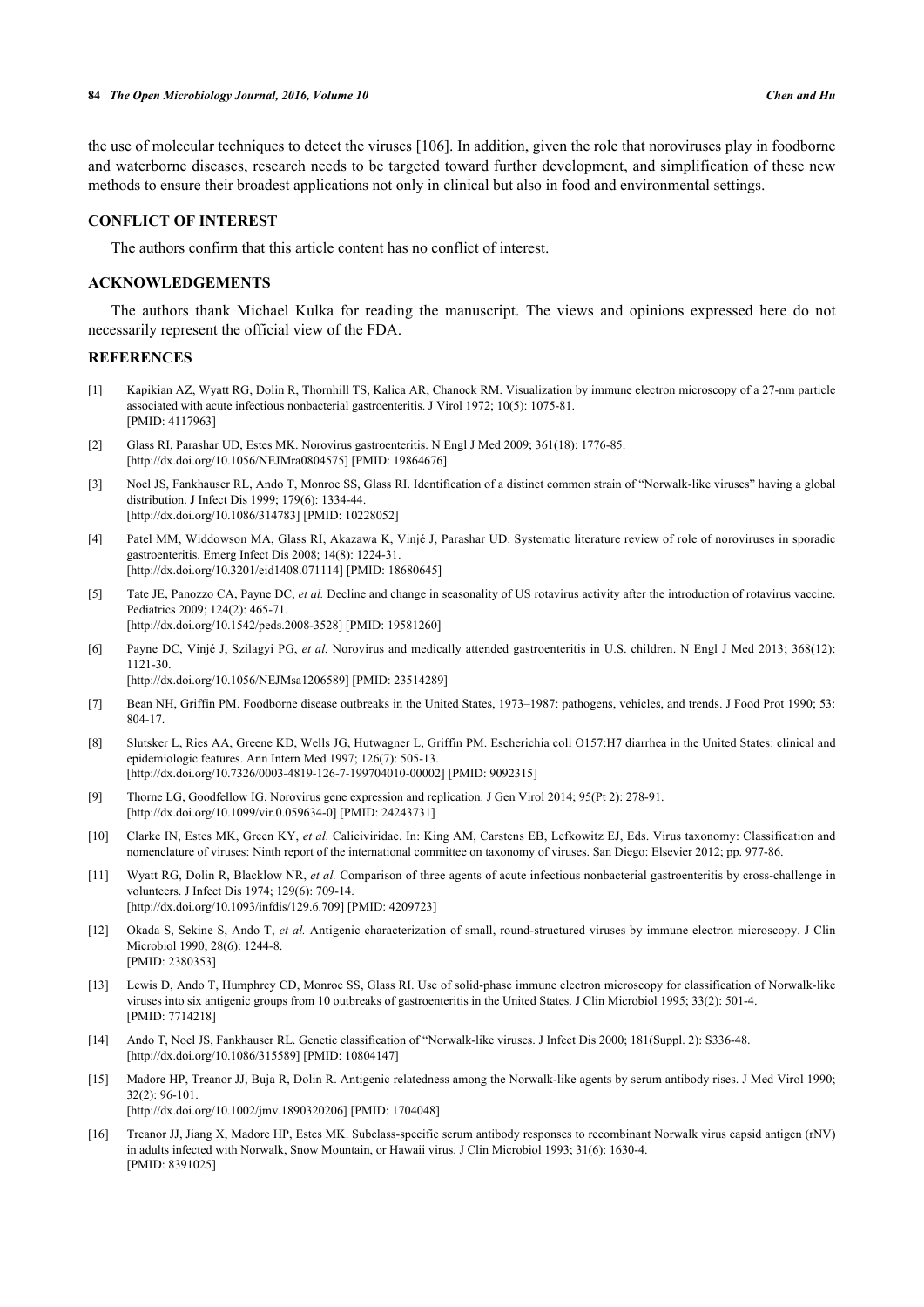- <span id="page-7-0"></span>[17] Duizer E, Schwab KJ, Neill FH, Atmar RL, Koopmans MP, Estes MK. Laboratory efforts to cultivate noroviruses. J Gen Virol 2004; 85(Pt  $1)$  79-87 [\[http://dx.doi.org/10.1099/vir.0.19478-0](http://dx.doi.org/10.1099/vir.0.19478-0)] [PMID: [14718622\]](http://www.ncbi.nlm.nih.gov/pubmed/14718622)
- <span id="page-7-1"></span>[18] Xi JN, Graham DY, Wang KN, Estes MK. Norwalk virus genome cloning and characterization. Science 1990; 250(4987): 1580-3. [\[http://dx.doi.org/10.1126/science.2177224](http://dx.doi.org/10.1126/science.2177224)] [PMID: [2177224\]](http://www.ncbi.nlm.nih.gov/pubmed/2177224)
- <span id="page-7-2"></span>[19] Green SM, Dingle KE, Lambden PR, Caul EO, Ashley CR, Clarke IN. Human enteric Caliciviridae: a new prevalent small round-structured virus group defined by RNA-dependent RNA polymerase and capsid diversity. J Gen Virol 1994; 75(Pt 8): 1883-8. [\[http://dx.doi.org/10.1099/0022-1317-75-8-1883](http://dx.doi.org/10.1099/0022-1317-75-8-1883)] [PMID: [8046390](http://www.ncbi.nlm.nih.gov/pubmed/8046390)]
- <span id="page-7-3"></span>[20] Zheng DP, Ando T, Fankhauser RL, Beard RS, Glass RI, Monroe SS. Norovirus classification and proposed strain nomenclature. Virology 2006; 346(2): 312-23.

[\[http://dx.doi.org/10.1016/j.virol.2005.11.015](http://dx.doi.org/10.1016/j.virol.2005.11.015)] [PMID: [16343580\]](http://www.ncbi.nlm.nih.gov/pubmed/16343580)

<span id="page-7-4"></span>[21] Martella V, Lorusso E, Decaro N, et al. Detection and molecular characterization of a canine norovirus. Emerg Infect Dis 2008; 14(8): 1306-8.

[\[http://dx.doi.org/10.3201/eid1408.080062\]](http://dx.doi.org/10.3201/eid1408.080062) [PMID: [18680664](http://www.ncbi.nlm.nih.gov/pubmed/18680664)]

- <span id="page-7-5"></span>[22] Tse H, Lau SK, Chan W-M, Choi GK, Woo PC, Yuen K-Y. Complete genome sequences of novel canine noroviruses in Hong Kong. J Virol 2012; 86(17): 9531-2. [\[http://dx.doi.org/10.1128/JVI.01312-12](http://dx.doi.org/10.1128/JVI.01312-12)] [PMID: [22879606\]](http://www.ncbi.nlm.nih.gov/pubmed/22879606)
- <span id="page-7-6"></span>[23] Kroneman A, Vega E, Vennema H, *et al.* Proposal for a unified norovirus nomenclature and genotyping. Arch Virol 2013; 158(10): 2059-68. [\[http://dx.doi.org/10.1007/s00705-013-1708-5\]](http://dx.doi.org/10.1007/s00705-013-1708-5) [PMID: [23615870](http://www.ncbi.nlm.nih.gov/pubmed/23615870)]
- <span id="page-7-7"></span>[24] Bull RA, Tanaka MM, White PA. Norovirus recombination. J Gen Virol 2007; 88(Pt 12): 3347-59. [\[http://dx.doi.org/10.1099/vir.0.83321-0](http://dx.doi.org/10.1099/vir.0.83321-0)] [PMID: [18024905\]](http://www.ncbi.nlm.nih.gov/pubmed/18024905)
- <span id="page-7-8"></span>[25] Nayak MK, Balasubramanian G, Sahoo GC, *et al.* Detection of a novel intergenogroup recombinant Norovirus from Kolkata, India. Virology 2008; 377(1): 117-23. [\[http://dx.doi.org/10.1016/j.virol.2008.04.027](http://dx.doi.org/10.1016/j.virol.2008.04.027)] [PMID: [18555887\]](http://www.ncbi.nlm.nih.gov/pubmed/18555887)
- <span id="page-7-9"></span>[26] Siebenga JJ, Vennema H, Zheng DP, *et al.* Norovirus illness is a global problem: emergence and spread of norovirus GII.4 variants, 2001-2007. J Infect Dis 2009; 200(5): 802-12. [\[http://dx.doi.org/10.1086/605127\]](http://dx.doi.org/10.1086/605127) [PMID: [19627248](http://www.ncbi.nlm.nih.gov/pubmed/19627248)]
- <span id="page-7-10"></span>[27] Vega E, Barclay L, Gregoricus N, Shirley SH, Lee D, Vinjé J. Genotypic and epidemiologic trends of norovirus outbreaks in the United States, 2009 to 2013. J Clin Microbiol 2014; 52(1): 147-55. [\[http://dx.doi.org/10.1128/JCM.02680-13](http://dx.doi.org/10.1128/JCM.02680-13)] [PMID: [24172151\]](http://www.ncbi.nlm.nih.gov/pubmed/24172151)
- <span id="page-7-11"></span>[28] Verhoef L, Hewitt J, Barclay L, *et al.* Norovirus genotype profiles associated with foodborne transmission, 1999-2012. Emerg Infect Dis 2015; 21(4): 592-9. [\[http://dx.doi.org/10.3201/eid2104.141073\]](http://dx.doi.org/10.3201/eid2104.141073) [PMID: [25811368](http://www.ncbi.nlm.nih.gov/pubmed/25811368)]
- <span id="page-7-12"></span>[29] Kapikian AZ, Chanock RM. Norwalk group of viruses. In: Fields BN, Knipe DN, Eds. Virology, 2<sup>nd</sup> ed. New York: Raven Press 1990; pp. 673-93.
- <span id="page-7-13"></span>[30] Costantini V, Grenz L, Fritzinger A, et al. Diagnostic accuracy and analytical sensitivity of IDEIA Norovirus assay for routine screening of human norovirus. J Clin Microbiol 2010; 48(8): 2770-8. [\[http://dx.doi.org/10.1128/JCM.00654-10](http://dx.doi.org/10.1128/JCM.00654-10)] [PMID: [20554813\]](http://www.ncbi.nlm.nih.gov/pubmed/20554813)
- <span id="page-7-14"></span>[31] Glass RI, Noel J, Ando T, *et al.* The epidemiology of enteric caliciviruses from humans: a reassessment using new diagnostics. J Infect Dis 2000; 181(Suppl. 2): S254-61. [\[http://dx.doi.org/10.1086/315588\]](http://dx.doi.org/10.1086/315588) [PMID: [10804134](http://www.ncbi.nlm.nih.gov/pubmed/10804134)]
- <span id="page-7-15"></span>[32] Lambden PR, Caul EO, Ashley CR, Clarke IN. Sequence and genome organization of a human small round-structured (Norwalk-like) virus. Science 1993; 259(5094): 516-9. [\[http://dx.doi.org/10.1126/science.8380940](http://dx.doi.org/10.1126/science.8380940)] [PMID: [8380940\]](http://www.ncbi.nlm.nih.gov/pubmed/8380940)
- <span id="page-7-16"></span>[33] Jiang X, Wang J, Graham DY, Estes MK. Detection of Norwalk virus in stool by polymerase chain reaction. J Clin Microbiol 1992; 30(10): 2529-34.
	- [PMID: [1383265\]](http://www.ncbi.nlm.nih.gov/pubmed/1383265)
- <span id="page-7-17"></span>[34] De Leon R, Matsui SM, Baric RS, *et al.* Detection of Norwalk virus in stool specimens by reverse transcriptase-polymerase chain reaction and nonradioactive oligoprobes. J Clin Microbiol 1992; 30(12): 3151-7. [PMID: [1280649\]](http://www.ncbi.nlm.nih.gov/pubmed/1280649)
- [35] Green J, Norcott JP, Lewis D, Arnold C, Brown DW. Norwalk-like viruses: demonstration of genomic diversity by polymerase chain reaction. J Clin Microbiol 1993; 31(11): 3007-12. [PMID: [8263187\]](http://www.ncbi.nlm.nih.gov/pubmed/8263187)
- [36] Khan AS, Moe CL, Glass RI, *et al.* Norwalk virus-associated gastroenteritis traced to ice consumption aboard a cruise ship in Hawaii: comparison and application of molecular method-based assays. J Clin Microbiol 1994; 32(2): 318-22. [PMID: [8150941\]](http://www.ncbi.nlm.nih.gov/pubmed/8150941)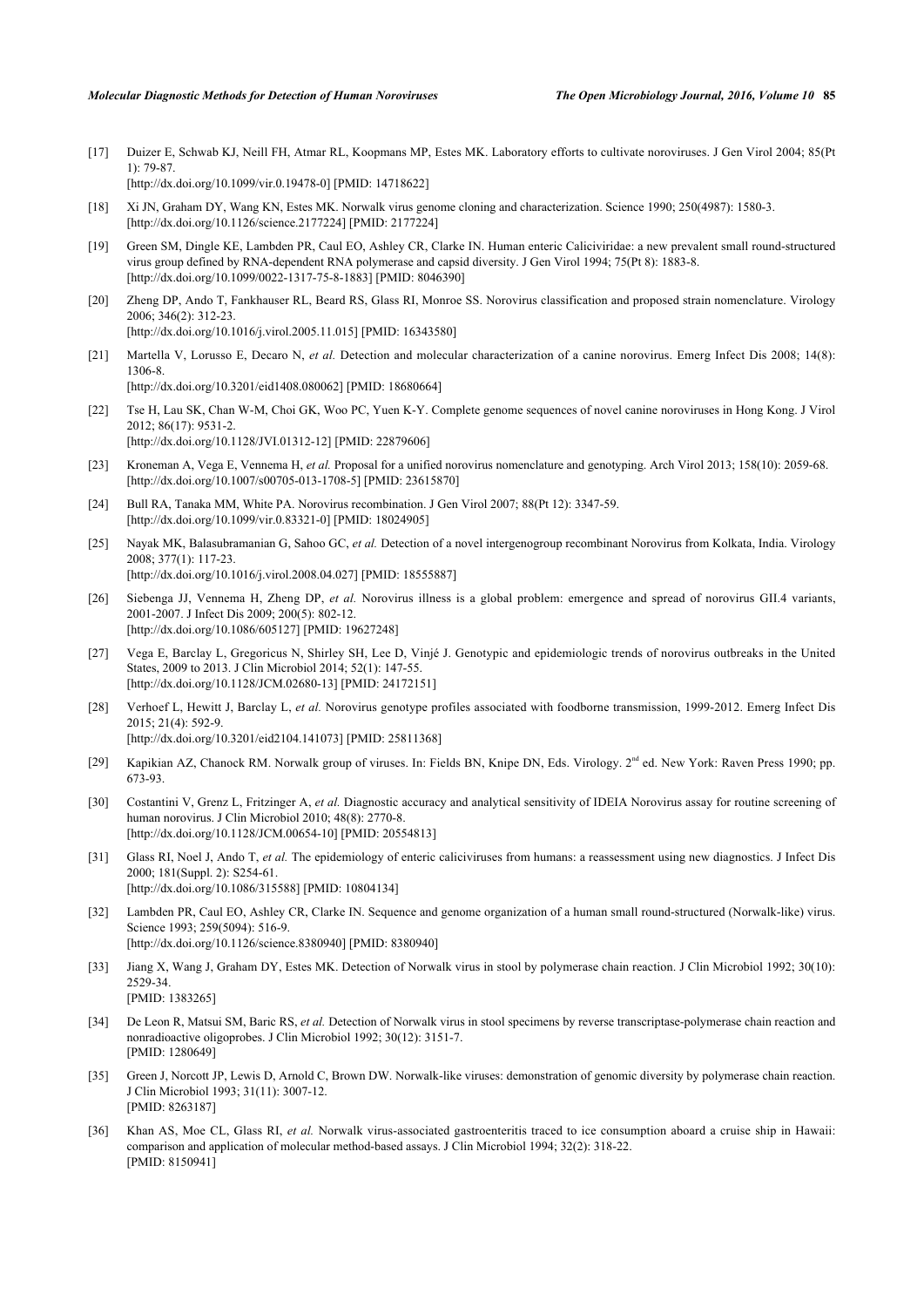- <span id="page-8-0"></span>[37] Moe CL, Gentsch J, Ando T, *et al.* Application of PCR to detect Norwalk virus in fecal specimens from outbreaks of gastroenteritis. J Clin Microbiol 1994; 32(3): 642-8. [PMID: [8195372\]](http://www.ncbi.nlm.nih.gov/pubmed/8195372)
- <span id="page-8-1"></span>[38] Ando T, Monroe SS, Gentsch JR, Jin Q, Lewis DC, Glass RI. Detection and differentiation of antigenically distinct small round-structured viruses (Norwalk-like viruses) by reverse transcription-PCR and southern hybridization. J Clin Microbiol 1995; 33(1): 64-71. [PMID: [7699068\]](http://www.ncbi.nlm.nih.gov/pubmed/7699068)
- [39] Green J, Gallimore CI, Norcott JP, Lewis D, Brown DW. Broadly reactive reverse transcriptase polymerase chain reaction for the diagnosis of SRSV-associated gastroenteritis. J Med Virol 1995; 47(4): 392-8. [\[http://dx.doi.org/10.1002/jmv.1890470416](http://dx.doi.org/10.1002/jmv.1890470416)] [PMID: [8636708\]](http://www.ncbi.nlm.nih.gov/pubmed/8636708)
- [40] Le Guyader F, Neill FH, Estes MK, Monroe SS, Ando T, Atmar RL. Detection and analysis of a small round-structured virus strain in oysters implicated in an outbreak of acute gastroenteritis. Arch Virol 1996; 141: 2225-35. [\[http://dx.doi.org/10.1007/BF01718228\]](http://dx.doi.org/10.1007/BF01718228) [PMID: [8973536](http://www.ncbi.nlm.nih.gov/pubmed/8973536)]
- <span id="page-8-2"></span>[41] Vinje J, Koopmans PG. Molecular detection and epidemiology of small round-structured viruses in outbreaks of gastroenteritis in the Netherlands. J Infect Dis 1996; 174: 5-610.
- <span id="page-8-3"></span>[42] Ando T, Mulders MN, Lewis DC, Estes MK, Monroe SS, Glass RI. Comparison of the polymerase region of small round structured virus strains previously characterized in three serotypes by solid phase immune electron microscopy. Arch Virol 1994; 135: 217-26. [\[http://dx.doi.org/10.1007/BF01309781\]](http://dx.doi.org/10.1007/BF01309781) [PMID: [7515226](http://www.ncbi.nlm.nih.gov/pubmed/7515226)]
- <span id="page-8-4"></span>[43] Wang J, Jiang X, Madore HP, *et al.* Sequence diversity of small, round-structured viruses in the Norwalk virus group. J Virol 1994; 68(9): 5982-90. [PMID: [8057474\]](http://www.ncbi.nlm.nih.gov/pubmed/8057474)
- [44] Green SM, Lambden PR, Caul EO, Clarke IN. Capsid sequence diversity in small round structured viruses from recent UK outbreaks of gastroenteritis. J Med Virol 1997; 52(1): 14-9. [\[http://dx.doi.org/10.1002/\(SICI\)1096-9071\(199705\)52:1<14::AID-JMV3>3.0.CO;2-U\]](http://dx.doi.org/10.1002/(SICI)1096-9071(199705)52:1<14::AID-JMV3>3.0.CO;2-U) [PMID: [9131452](http://www.ncbi.nlm.nih.gov/pubmed/9131452)]
- [45] Häfliger D, Gilgen M, Lüthy J, Hübner P. Seminested RT-PCR systems for small round structured viruses and detection of enteric viruses in seafood. Int J Food Microbiol 1997; 37(1): 27-36. [\[http://dx.doi.org/10.1016/S0168-1605\(97\)00041-X\]](http://dx.doi.org/10.1016/S0168-1605(97)00041-X) [PMID: [9237119](http://www.ncbi.nlm.nih.gov/pubmed/9237119)]
- [46] Noel JS, Ando T, Leite JP, *et al.* Correlation of patient immune responses with genetically characterized small round-structured viruses involved in outbreaks of nonbacterial acute gastroenteritis in the United States, 1990 to 1995. J Med Virol 1997; 53(4): 372-83. [\[http://dx.doi.org/10.1002/\(SICI\)1096-9071\(199712\)53:4<372::AID-JMV10>3.0.CO;2-H\]](http://dx.doi.org/10.1002/(SICI)1096-9071(199712)53:4<372::AID-JMV10>3.0.CO;2-H) [PMID: [9407386](http://www.ncbi.nlm.nih.gov/pubmed/9407386)]
- <span id="page-8-6"></span>[47] Katayama K, Shirato-Horikoshi H, Kojima S, *et al.* Phylogenetic analysis of the complete genome of 18 Norwalk-like viruses. Virology 2002; 299(2): 225-39.
	- [\[http://dx.doi.org/10.1006/viro.2002.1568\]](http://dx.doi.org/10.1006/viro.2002.1568) [PMID: [12202225](http://www.ncbi.nlm.nih.gov/pubmed/12202225)]
- [48] Kojima S, Kageyama T, Fukushi S, *et al.* Genogroup-specific PCR primers for detection of Norwalk-like viruses. J Virol Methods 2002; 100(1-2): 107-14.
	- [\[http://dx.doi.org/10.1016/S0166-0934\(01\)00404-9\]](http://dx.doi.org/10.1016/S0166-0934(01)00404-9) [PMID: [11742657](http://www.ncbi.nlm.nih.gov/pubmed/11742657)]
- <span id="page-8-5"></span>[49] Vinjé J, Hamidjaja RA, Sobsey MD. Development and application of a capsid VP1 (region D) based reverse transcription PCR assay for genotyping of genogroup I and II noroviruses. J Virol Methods 2004; 116(2): 109-17. [\[http://dx.doi.org/10.1016/j.jviromet.2003.11.001](http://dx.doi.org/10.1016/j.jviromet.2003.11.001)] [PMID: [14738976\]](http://www.ncbi.nlm.nih.gov/pubmed/14738976)
- <span id="page-8-7"></span>[50] Stene-Johansen K, Grinde B. Sensitive detection of human Caliciviridae by RT-PCR. J Med Virol 1996; 50(3): 207-13. [\[http://dx.doi.org/10.1002/\(SICI\)1096-9071\(199611\)50:3<207::AID-JMV1>3.0.CO;2-D\]](http://dx.doi.org/10.1002/(SICI)1096-9071(199611)50:3<207::AID-JMV1>3.0.CO;2-D) [PMID: [8923284](http://www.ncbi.nlm.nih.gov/pubmed/8923284)]
- <span id="page-8-10"></span>[51] Green J, Henshilwood K, Gallimore CI, Brown DW, Lees DN. A nested reverse transcriptase PCR assay for detection of small roundstructured viruses in environmentally contaminated molluscan shellfish. Appl Environ Microbiol 1998; 64(3): 858-63. [PMID: [9501426\]](http://www.ncbi.nlm.nih.gov/pubmed/9501426)
- [52] O'Neill HJ, McCaughey C, Wyatt DE, Mitchell F, Coyle PV. Gastroenteritis outbreaks associated with Norwalk-like viruses and their investigation by nested RT-PCR. BMC Microbiol 2001; 1: 14. [\[http://dx.doi.org/10.1186/1471-2180-1-14\]](http://dx.doi.org/10.1186/1471-2180-1-14) [PMID: [11511325](http://www.ncbi.nlm.nih.gov/pubmed/11511325)]
- [53] Ratcliff RM, Doherty JC, Higgins GD. Sensitive detection of RNA viruses associated with gastroenteritis by a hanging-drop single-tube nested reverse transcription-PCR method. J Clin Microbiol 2002; 40(11): 4091-9. [\[http://dx.doi.org/10.1128/JCM.40.11.4091-4099.2002](http://dx.doi.org/10.1128/JCM.40.11.4091-4099.2002)] [PMID: [12409380\]](http://www.ncbi.nlm.nih.gov/pubmed/12409380)
- <span id="page-8-9"></span>[54] Medici MC, Martinelli M, Ruggeri FM, *et al.* Broadly reactive nested reverse transcription-PCR using an internal RNA standard control for detection of noroviruses in stool samples. J Clin Microbiol 2005; 43(8): 3772-8. [\[http://dx.doi.org/10.1128/JCM.43.8.3772-3778.2005](http://dx.doi.org/10.1128/JCM.43.8.3772-3778.2005)] [PMID: [16081909\]](http://www.ncbi.nlm.nih.gov/pubmed/16081909)
- <span id="page-8-8"></span>[55] Shieh Y, Monroe SS, Fankhauser RL, Langlois GW, Burkhardt W III, Baric RS. Detection of norwalk-like virus in shellfish implicated in illness. J Infect Dis 2000; 181(18)(Suppl. 2): S360-6. [\[http://dx.doi.org/10.1086/315578\]](http://dx.doi.org/10.1086/315578) [PMID: [10804149](http://www.ncbi.nlm.nih.gov/pubmed/10804149)]
- <span id="page-8-11"></span>[56] Greene SR, Moe CL, Jaykus LA, Cronin M, Grosso L, Aarle Pv. Evaluation of the NucliSens Basic Kit assay for detection of Norwalk virus RNA in stool specimens. J Virol Methods 2003; 108(1): 123-31.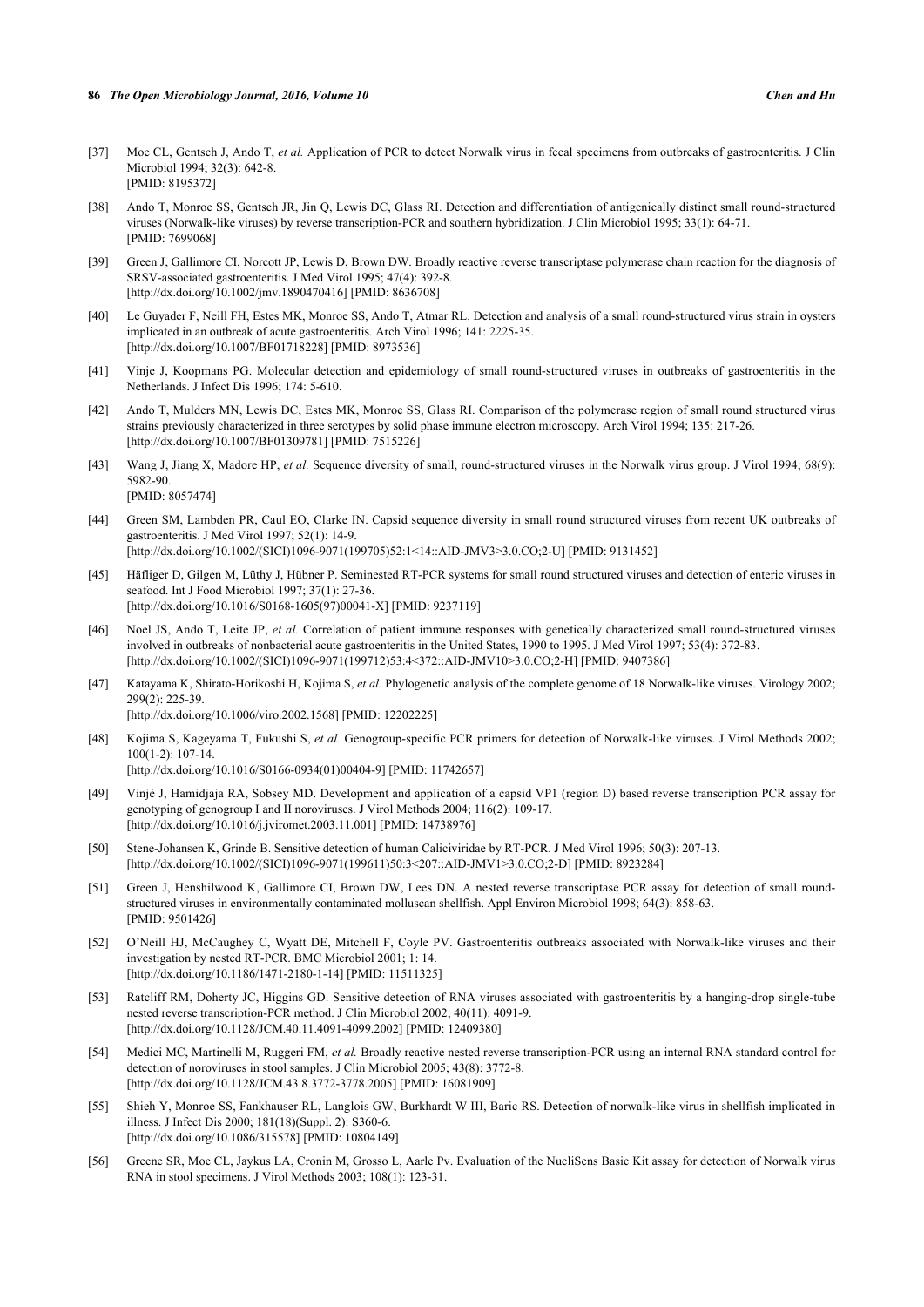[\[http://dx.doi.org/10.1016/S0166-0934\(02\)00286-0\]](http://dx.doi.org/10.1016/S0166-0934(02)00286-0) [PMID: [12565163](http://www.ncbi.nlm.nih.gov/pubmed/12565163)]

- [57] Moore C, Clark EM, Gallimore CI, Corden SA, Gray JJ, Westmoreland D. Evaluation of a broadly reactive nucleic acid sequence based amplification assay for the detection of noroviruses in faecal material. J Clin Virol 2004; 29(4): 290-6. [\[http://dx.doi.org/10.1016/S1386-6532\(03\)00170-7\]](http://dx.doi.org/10.1016/S1386-6532(03)00170-7) [PMID: [15018858](http://www.ncbi.nlm.nih.gov/pubmed/15018858)]
- [58] Patterson SS, Smith MW, Casper ET, *et al.* A nucleic acid sequence-based amplification assay for real-time detection of norovirus genogroup II. J Appl Microbiol 2006; 101(4): 956-63. [\[http://dx.doi.org/10.1111/j.1365-2672.2006.02934.x\]](http://dx.doi.org/10.1111/j.1365-2672.2006.02934.x) [PMID: [16968307](http://www.ncbi.nlm.nih.gov/pubmed/16968307)]
- <span id="page-9-3"></span>[59] Houde A, Leblanc D, Poitras E, *et al.* Comparative evaluation of RT-PCR, nucleic acid sequence-based amplification (NASBA) and real-time RT-PCR for detection of noroviruses in faecal material. J Virol Methods 2006; 135(2): 163-72. [\[http://dx.doi.org/10.1016/j.jviromet.2006.03.001](http://dx.doi.org/10.1016/j.jviromet.2006.03.001)] [PMID: [16616378\]](http://www.ncbi.nlm.nih.gov/pubmed/16616378)
- <span id="page-9-0"></span>[60] Kou X, Wu Q, Zhang J, Fan H. Rapid detection of noroviruses in fecal samples and shellfish by nucleic acid sequence-based amplification. J Microbiol 2006; 44(4): 403-8. [PMID: [16953175\]](http://www.ncbi.nlm.nih.gov/pubmed/16953175)
- <span id="page-9-1"></span>[61] Fukuda S, Takao S, Kuwayama M, Shimazu Y, Miyazaki K. Rapid detection of norovirus from fecal specimens by real-time reverse transcription-loop-mediated isothermal amplification assay. J Clin Microbiol 2006; 44(4): 1376-81. [\[http://dx.doi.org/10.1128/JCM.44.4.1376-1381.2006](http://dx.doi.org/10.1128/JCM.44.4.1376-1381.2006)] [PMID: [16597865\]](http://www.ncbi.nlm.nih.gov/pubmed/16597865)
- [62] Yoda T, Suzuki Y, Yamazaki K, *et al.* Evaluation and application of reverse transcription loop-mediated isothermal amplification for detection of noroviruses. J Med Virol 2007; 79(3): 326-34. [\[http://dx.doi.org/10.1002/jmv.20802](http://dx.doi.org/10.1002/jmv.20802)] [PMID: [17245722\]](http://www.ncbi.nlm.nih.gov/pubmed/17245722)
- <span id="page-9-2"></span>[63] Iturriza-Gómara M, Xerry J, Gallimore CI, Dockery C, Gray J. Evaluation of the Loopamp (loop-mediated isothermal amplification) kit for detecting Norovirus RNA in faecal samples. J Clin Virol 2008; 42(4): 389-93. [\[http://dx.doi.org/10.1016/j.jcv.2008.02.012\]](http://dx.doi.org/10.1016/j.jcv.2008.02.012) [PMID: [18394955](http://www.ncbi.nlm.nih.gov/pubmed/18394955)]
- <span id="page-9-4"></span>[64] Miller I, Gunson R, Carman WF. Norwalk like virus by light cycler PCR. J Clin Virol 2002; 25(2): 231-2. [\[http://dx.doi.org/10.1016/S1386-6532\(02\)00110-5\]](http://dx.doi.org/10.1016/S1386-6532(02)00110-5) [PMID: [12367659](http://www.ncbi.nlm.nih.gov/pubmed/12367659)]
- [65] Richards GP, Watson MA, Kingsley DH. A SYBR green, real-time RT-PCR method to detect and quantitate Norwalk virus in stools. J Virol Methods 2004; 116(1): 63-70. [\[http://dx.doi.org/10.1016/j.jviromet.2003.10.011](http://dx.doi.org/10.1016/j.jviromet.2003.10.011)] [PMID: [14715308\]](http://www.ncbi.nlm.nih.gov/pubmed/14715308)
- [66] Pang X, Lee B, Chui L, Preiksaitis JK, Monroe SS. Evaluation and validation of real-time reverse transcription-pcr assay using the light cycler system for detection and quantitation of norovirus. J Clin Microbiol 2004; 42(10): 4679-85. [\[http://dx.doi.org/10.1128/JCM.42.10.4679-4685.2004](http://dx.doi.org/10.1128/JCM.42.10.4679-4685.2004)] [PMID: [15472327\]](http://www.ncbi.nlm.nih.gov/pubmed/15472327)
- <span id="page-9-5"></span>[67] Schmid M, Oehme R, Schalasta G, Brockmann S, Kimmig P, Enders G. Fast detection of Noroviruses using a real-time PCR assay and automated sample preparation. BMC Infect Dis 2004; 4: 15. [\[http://dx.doi.org/10.1186/1471-2334-4-15\]](http://dx.doi.org/10.1186/1471-2334-4-15) [PMID: [15186502](http://www.ncbi.nlm.nih.gov/pubmed/15186502)]
- <span id="page-9-6"></span>[68] Kageyama T, Kojima S, Shinohara M, *et al.* Broadly reactive and highly sensitive assay for Norwalk-like viruses based on real-time quantitative reverse transcription-PCR. J Clin Microbiol 2003; 41(4): 1548-57. [\[http://dx.doi.org/10.1128/JCM.41.4.1548-1557.2003](http://dx.doi.org/10.1128/JCM.41.4.1548-1557.2003)] [PMID: [12682144\]](http://www.ncbi.nlm.nih.gov/pubmed/12682144)
- <span id="page-9-7"></span>[69] Höhne M, Schreier E. Detection and characterization of norovirus outbreaks in Germany: application of a one-tube RT-PCR using a fluorogenic real-time detection system. J Med Virol 2004; 72(2): 312-9. [\[http://dx.doi.org/10.1002/jmv.10573](http://dx.doi.org/10.1002/jmv.10573)] [PMID: [14695676\]](http://www.ncbi.nlm.nih.gov/pubmed/14695676)
- <span id="page-9-8"></span>[70] Jothikumar N, Lowther JA, Henshilwood K, Lees DN, Hill VR, Vinjé J. Rapid and sensitive detection of noroviruses by using TaqMan-based one-step reverse transcription-PCR assays and application to naturally contaminated shellfish samples. Appl Environ Microbiol 2005; 71(4): 1870-5.

[\[http://dx.doi.org/10.1128/AEM.71.4.1870-1875.2005](http://dx.doi.org/10.1128/AEM.71.4.1870-1875.2005)] [PMID: [15812014\]](http://www.ncbi.nlm.nih.gov/pubmed/15812014)

- [71] Dreier J, Störmer M, Mäde D, Burkhardt S, Kleesiek K. Enhanced reverse transcription-PCR assay for detection of norovirus genogroup I. J Clin Microbiol 2006; 44(8): 2714-20. [\[http://dx.doi.org/10.1128/JCM.00443-06](http://dx.doi.org/10.1128/JCM.00443-06)] [PMID: [16891482\]](http://www.ncbi.nlm.nih.gov/pubmed/16891482)
- [72] Trujillo AA, McCaustland KA, Zheng DP, *et al.* Use of TaqMan real-time reverse transcription-PCR for rapid detection, quantification, and typing of norovirus. J Clin Microbiol 2006; 44(4): 1405-12. [\[http://dx.doi.org/10.1128/JCM.44.4.1405-1412.2006](http://dx.doi.org/10.1128/JCM.44.4.1405-1412.2006)] [PMID: [16597869\]](http://www.ncbi.nlm.nih.gov/pubmed/16597869)
- [73] Ishida S, Yoshizumi S, Ikeda T, Miyoshi M, Okano M, Okui T. Sensitive and rapid detection of norovirus using duplex TaqMan reverse transcription-polymerase chain reaction. J Med Virol 2008; 80(5): 913-20. [\[http://dx.doi.org/10.1002/jmv.21142](http://dx.doi.org/10.1002/jmv.21142)] [PMID: [18360905\]](http://www.ncbi.nlm.nih.gov/pubmed/18360905)
- [74] Logan C, O'Leary JJ, O'Sullivan N. Real-time reverse transcription PCR detection of norovirus, sapovirus and astrovirus as causative agents of acute viral gastroenteritis. J Virol Methods 2007; 146(1-2): 36-44. [\[http://dx.doi.org/10.1016/j.jviromet.2007.05.031](http://dx.doi.org/10.1016/j.jviromet.2007.05.031)] [PMID: [17644197\]](http://www.ncbi.nlm.nih.gov/pubmed/17644197)
- <span id="page-9-9"></span>[75] Rolfe KJ, Parmar S, Mururi D, *et al.* An internally controlled, one-step, real-time RT-PCR assay for norovirus detection and genogrouping. J Clin Virol 2007; 39(4): 318-21. [\[http://dx.doi.org/10.1016/j.jcv.2007.05.005\]](http://dx.doi.org/10.1016/j.jcv.2007.05.005) [PMID: [17604686](http://www.ncbi.nlm.nih.gov/pubmed/17604686)]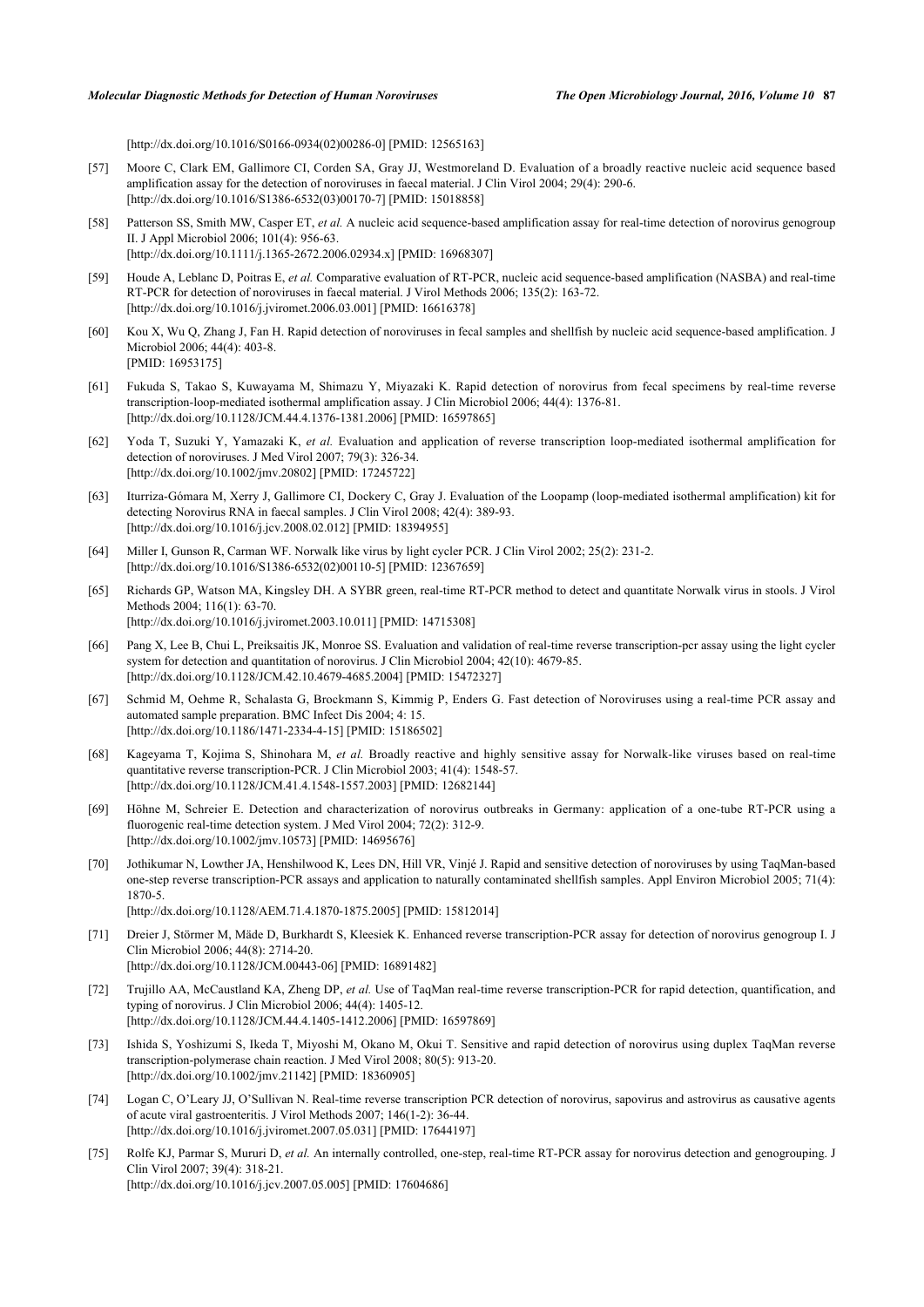- [76] Scipioni A, Bourgot I, Mauroy A, *et al.* Detection and quantification of human and bovine noroviruses by a TaqMan RT-PCR assay with a control for inhibition. Mol Cell Probes 2008; 22(4): 215-22. [\[http://dx.doi.org/10.1016/j.mcp.2008.02.003\]](http://dx.doi.org/10.1016/j.mcp.2008.02.003) [PMID: [18424068](http://www.ncbi.nlm.nih.gov/pubmed/18424068)]
- [77] Hymas W, Atkinson A, Stevenson J, Hillyard D. Use of modified oligonucleotides to compensate for sequence polymorphisms in the realtime detection of norovirus. J Virol Methods 2007; 142(1-2): 10-4. [\[http://dx.doi.org/10.1016/j.jviromet.2006.12.009](http://dx.doi.org/10.1016/j.jviromet.2006.12.009)] [PMID: [17222467\]](http://www.ncbi.nlm.nih.gov/pubmed/17222467)
- [78] Mohamed N, Belák S, Hedlund KO, Blomberg J. Experience from the development of a diagnostic single tube real-time PCR for human caliciviruses, Norovirus genogroups I and II. J Virol Methods 2006; 132(1-2): 69-76. [\[http://dx.doi.org/10.1016/j.jviromet.2005.09.006](http://dx.doi.org/10.1016/j.jviromet.2005.09.006)] [PMID: [16289337\]](http://www.ncbi.nlm.nih.gov/pubmed/16289337)
- <span id="page-10-0"></span>[79] Wolf S, Williamson WM, Hewitt J, *et al.* Sensitive multiplex real-time reverse transcription-PCR assay for the detection of human and animal noroviruses in clinical and environmental samples. Appl Environ Microbiol 2007; 73(17): 5464-70. [\[http://dx.doi.org/10.1128/AEM.00572-07](http://dx.doi.org/10.1128/AEM.00572-07)] [PMID: [17616614\]](http://www.ncbi.nlm.nih.gov/pubmed/17616614)
- <span id="page-10-1"></span>[80] Maeda H, Fujimoto C, Haruki Y, *et al.* Quantitative real-time PCR using TaqMan and SYBR Green for Actinobacillus actinomycetemcomitans, Porphyromonas gingivalis, Prevotella intermedia, tetQ gene and total bacteria. FEMS Immunol Med Microbiol 2003; 39(1): 81-6. [\[http://dx.doi.org/10.1016/S0928-8244\(03\)00224-4\]](http://dx.doi.org/10.1016/S0928-8244(03)00224-4) [PMID: [14557000](http://www.ncbi.nlm.nih.gov/pubmed/14557000)]
- <span id="page-10-2"></span>[81] Buss SN, Leber A, Chapin K, *et al.* Multicenter evaluation of the BioFire FilmArray gastrointestinal panel for etiologic diagnosis of infectious gastroenteritis. J Clin Microbiol 2015; 53(3): 915-25. [\[http://dx.doi.org/10.1128/JCM.02674-14](http://dx.doi.org/10.1128/JCM.02674-14)] [PMID: [25588652\]](http://www.ncbi.nlm.nih.gov/pubmed/25588652)
- <span id="page-10-3"></span>[82] Khare R, Espy MJ, Cebelinski E, *et al.* Comparative evaluation of two commercial multiplex panels for detection of gastrointestinal pathogens by use of clinical stool specimens. J Clin Microbiol 2014; 52(10): 3667-73. [\[http://dx.doi.org/10.1128/JCM.01637-14](http://dx.doi.org/10.1128/JCM.01637-14)] [PMID: [25100818\]](http://www.ncbi.nlm.nih.gov/pubmed/25100818)
- <span id="page-10-4"></span>[83] Mengelle C, Mansuy JM, Prere MF, *et al.* Simultaneous detection of gastrointestinal pathogens with a multiplex Luminex-based molecular assay in stool samples from diarrhoeic patients. Clin Microbiol Infect 2013; 19(10): E458-65. [\[http://dx.doi.org/10.1111/1469-0691.12255](http://dx.doi.org/10.1111/1469-0691.12255)] [PMID: [23714194](http://www.ncbi.nlm.nih.gov/pubmed/23714194)]
- [84] Navidad JF, Griswold DJ, Gradus MS, Bhattacharyya S. Evaluation of Luminex xTAG gastrointestinal pathogen analyte-specific reagents for high-throughput, simultaneous detection of bacteria, viruses, and parasites of clinical and public health importance. J Clin Microbiol 2013; 51(9): 3018-24.

[\[http://dx.doi.org/10.1128/JCM.00896-13](http://dx.doi.org/10.1128/JCM.00896-13)] [PMID: [23850948\]](http://www.ncbi.nlm.nih.gov/pubmed/23850948)

- [85] Wessels E, Rusman LG, van Bussel MJ, Claas EC. Added value of multiplex Luminex Gastrointestinal Pathogen Panel (xTAG® GPP) testing in the diagnosis of infectious gastroenteritis. Clin Microbiol Infect 2014; 20(3): O182-7. [\[http://dx.doi.org/10.1111/1469-0691.12364](http://dx.doi.org/10.1111/1469-0691.12364)] [PMID: [24131399](http://www.ncbi.nlm.nih.gov/pubmed/24131399)]
- [86] Kahlau P, Malecki M, Schildgen V, *et al.* Utility of two novel multiplexing assays for the detection of gastrointestinal pathogens a first experience. Springerplus 2013; 2(1): 106. [\[http://dx.doi.org/10.1186/2193-1801-2-106\]](http://dx.doi.org/10.1186/2193-1801-2-106) [PMID: [23544178](http://www.ncbi.nlm.nih.gov/pubmed/23544178)]
- <span id="page-10-5"></span>[87] Vocale C, Rimoldi SG, Pagani C, *et al.* Comparative evaluation of the new xTAG GPP multiplex assay in the laboratory diagnosis of acute gastroenteritis. Clinical assessment and potential application from a multicentre Italian study. Int J Infect Dis 2015; 34: 33-7. [\[http://dx.doi.org/10.1016/j.ijid.2015.02.011\]](http://dx.doi.org/10.1016/j.ijid.2015.02.011) [PMID: [25749649](http://www.ncbi.nlm.nih.gov/pubmed/25749649)]
- <span id="page-10-6"></span>[88] Higgins RR, Beniprashad M, Cardona M, Masney S, Low DE, Gubbay JB. Evaluation and verification of the Seeplex Diarrhea-V ACE assay for simultaneous detection of adenovirus, rotavirus, and norovirus genogroups I and II in clinical stool specimens. J Clin Microbiol 2011; 49(9): 3154-62. [\[http://dx.doi.org/10.1128/JCM.00599-11](http://dx.doi.org/10.1128/JCM.00599-11)] [PMID: [21775550\]](http://www.ncbi.nlm.nih.gov/pubmed/21775550)
- <span id="page-10-7"></span>[89] Liu J, Gratz J, Amour C, *et al.* A laboratory-developed TaqMan Array Card for simultaneous detection of 19 enteropathogens. J Clin Microbiol 2013; 51(2): 472-80. [\[http://dx.doi.org/10.1128/JCM.02658-12](http://dx.doi.org/10.1128/JCM.02658-12)] [PMID: [23175269\]](http://www.ncbi.nlm.nih.gov/pubmed/23175269)
- <span id="page-10-8"></span>[90] Liu Y, Xu ZQ, Zhang Q, *et al.* Simultaneous detection of seven enteric viruses associated with acute gastroenteritis by a multiplexed Luminex-based assay. J Clin Microbiol 2012; 50(7): 2384-9. [\[http://dx.doi.org/10.1128/JCM.06790-11](http://dx.doi.org/10.1128/JCM.06790-11)] [PMID: [22518865\]](http://www.ncbi.nlm.nih.gov/pubmed/22518865)
- <span id="page-10-9"></span>[91] Hamza IA, Jurzik L, Wilhelm M. Development of a Luminex assay for the simultaneous detection of human enteric viruses in sewage and river water. J Virol Methods 2014; 204: 65-72. [\[http://dx.doi.org/10.1016/j.jviromet.2014.04.002](http://dx.doi.org/10.1016/j.jviromet.2014.04.002)] [PMID: [24747587\]](http://www.ncbi.nlm.nih.gov/pubmed/24747587)
- <span id="page-10-10"></span>[92] Jäskeläinen AJ, Maunula L. Applicability of microarray technique for the detection of noroviruses and astroviruses. J Virol Methods 2006; 136(1-2): 210-6. [\[http://dx.doi.org/10.1016/j.jviromet.2006.05.015](http://dx.doi.org/10.1016/j.jviromet.2006.05.015)] [PMID: [16781784\]](http://www.ncbi.nlm.nih.gov/pubmed/16781784)
- [93] Pagotto F, Corneau N, Mattison K, Bidawid S. Development of a DNA microarray for the simultaneous detection and genotyping of noroviruses. J Food Prot 2008; 71(7): 1434-41. [PMID: [18680944\]](http://www.ncbi.nlm.nih.gov/pubmed/18680944)